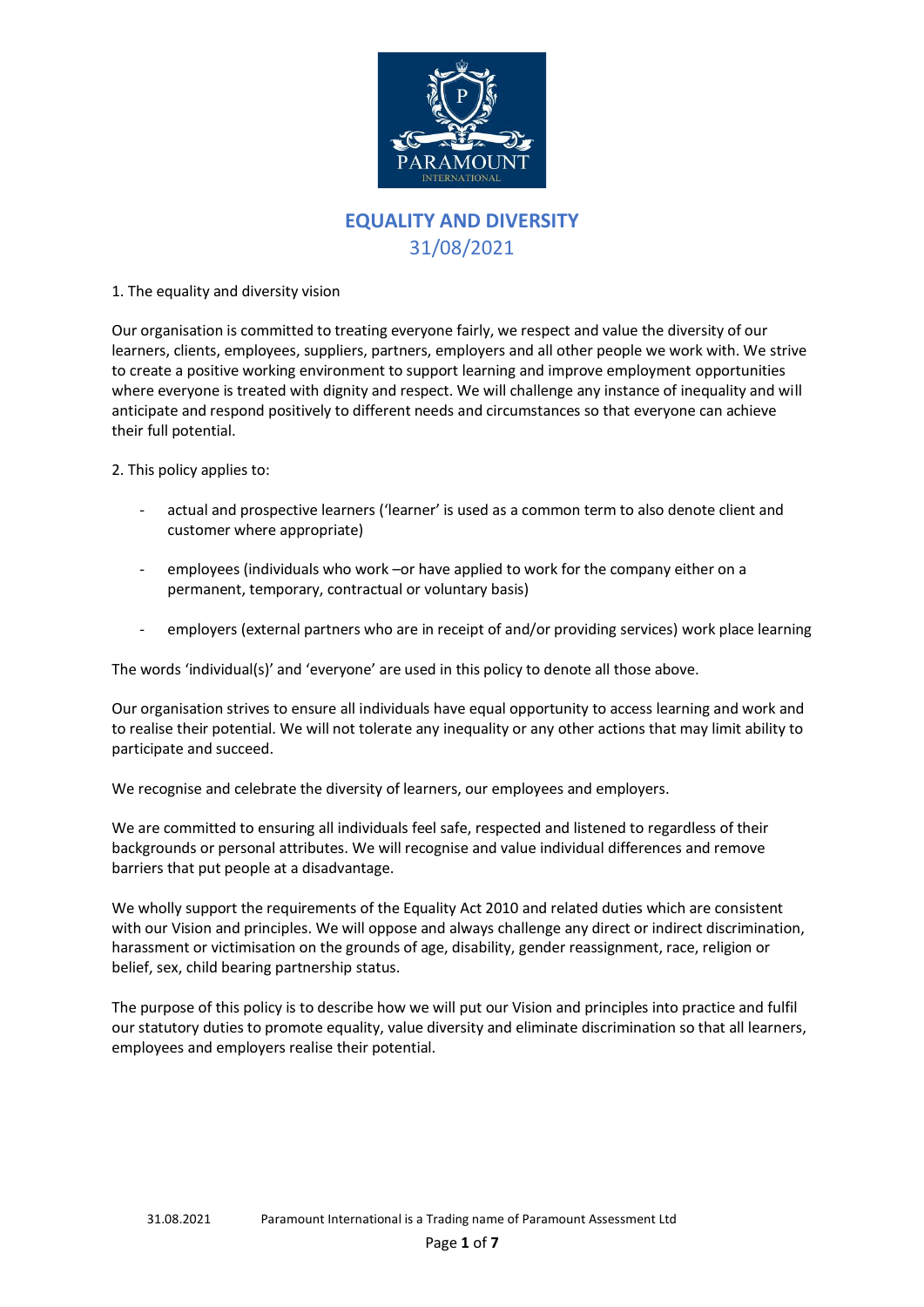

# 3. Equality of opportunity and outcome in learning/employment

# 3.1 Access to learning and recruitment

We will strive to ensure that learning and recruitment opportunities are available to all. No individual will be excluded from a learning or recruitment opportunity on the grounds of their age, disability, gender reassignment, race, religion or belief, sex, child bearing or caring status, sexual orientation or marital or civil partnership status.

We will record and monitor individual participation/application and withdrawal/rejection of learning/recruitment opportunities to ensure equality of opportunity and fair representation.

## In Addition:

For learners: We will support all learners as far as reasonably possible (but subject to funding and health and safety requirements) to pursue the learning programme of their choice and make all reasonable efforts to ensure physical access to the learning/workplace environment. In circumstances where this is not possible, we will identify alternative options/provision.

For employees: Wherever possible, all recruitment opportunities will be advertised simultaneously internally and externally and will include an appropriate short statement on equality of opportunity. Selection criteria (role profile) will be kept under constant review to ensure that they are justifiable and non‐discriminatory.

Wherever practicable, more than one person will be involved in the short listing and interviewing process. All applicants and current employees invited to participate in a selection process will be asked if any assistance / adjustment is required to enable them to fully participate, including with completion of the application support for people whose English is a second language.

All employees who are involved in the recruitment, selection or promotion process will receive training and support in non‐discriminatory recruitment and selection techniques as part of the company development programme.

We will provide access to appropriate training and development to allow employees to carry out their roles. Each training and development need will be treated on its individual merits and in accordance with the needs of the business.

For employers: We will provide services only to employers who support our commitment to equality and diversity and comply with related requirements. We expect employers to ensure fair access to on and off the job learning programmes and work place opportunities and to strive to monitor staff participation and performance.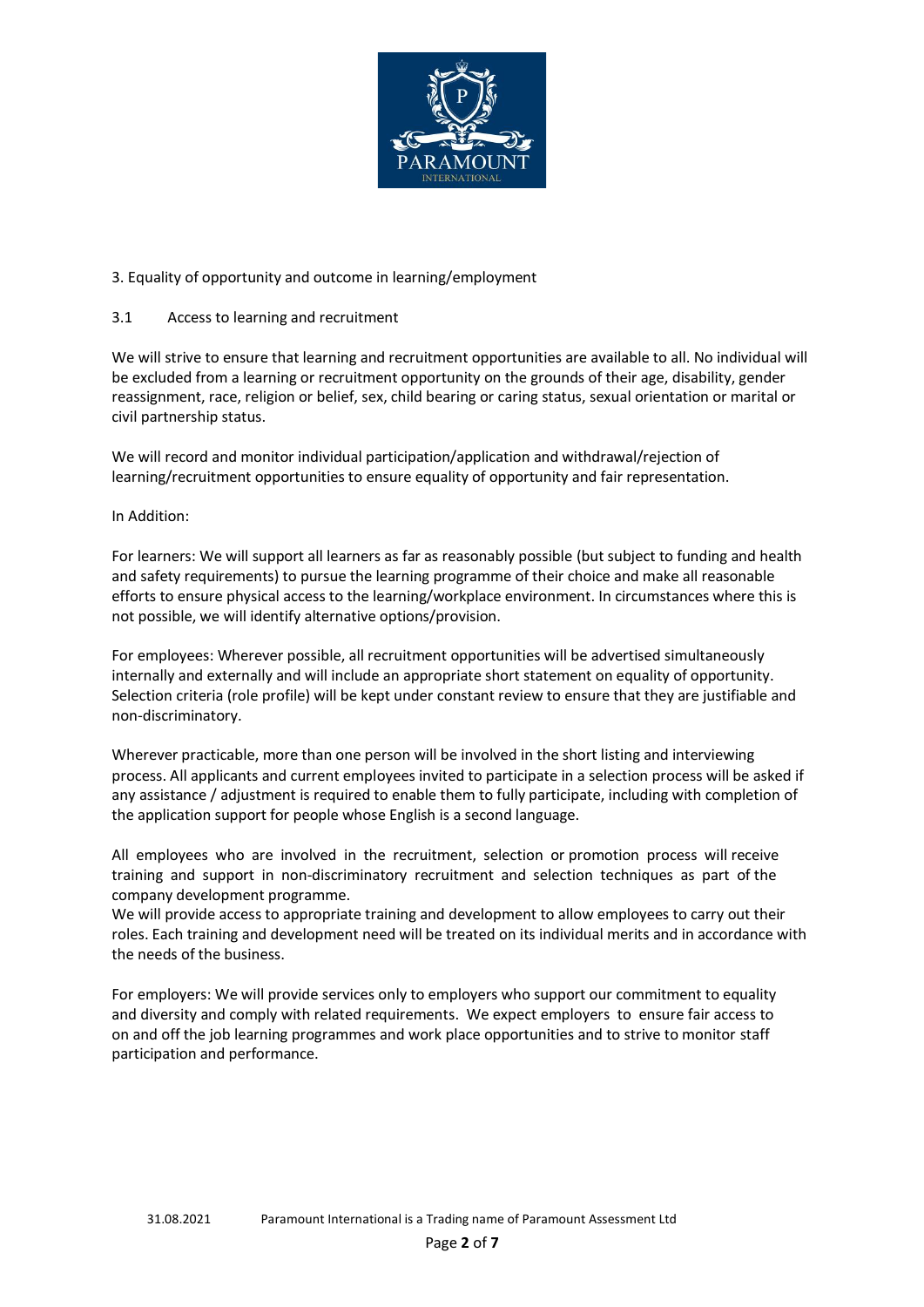

## 3.2 Disclosure and additional support provisions

Before starting and during learning/employment, individuals will be given opportunity (in confidence) to disclose any disability or learning difficulty they may have. This is to ensure we put in place additional or alternative support or adapted working practices where reasonably practical and possible. We will explain why this information is being sought and how it will be used. We will ask individuals to let us know of any personal commitments or barriers which can affect their commitment or time in learning or employment and offer help/alternative minimise their impact.

### In Addition:

For learners: Where a learner discloses a disability or learning difficulty, we will identify what additional or alternative support provisions need to be put in place in discussion with them.

We will endeavour to secure and provide any additional support or the duration of the learner's learning programme where reasonably practical and possible and in full, agreed disclosure by the learner. Support could be in the form of additional/alternative assistance, provision of a specialist service, involvement of personal carers/support workers, provision of alternative or adaptive equipment or learning environment etc. Where it is not reasonably possible to provide required and sufficient (specialist) support to enable a learner to achieve with us, we will contact the learner's referral agency and/or signpost to more suitable provision.

Where barriers to learning cannot be minimised to such an extent to make learning with our organisation viable, alternative provision. We will refer the learner to their referral agency.

We will explain where learners are eligible for government funding to enrol and receive additional or alternative support on learning programmes.

All learners will have their learning and access needs assessed to identify suitable learning programmes that are relevant to their development objectives and goals.

For employees: Where an employee declares a disability, reasonable steps will be taken to accommodate this by making reasonable adjustments. The company may consider re‐deployment and appropriate re-training to enable the employee to remain in employment where possible.

For employers: We will, where appropriate and with the learner's permission, share information on any disability, learning difficulty and/or barriers to learning and where appropriate require support/ provision from the employer to accommodate these in the learner's learning and employment.

#### 3.3 Induction and equality training

All individuals will receive an induction into their learning/employment and working environment. We will make everyone aware of our commitment to equality and diversity, arrangements in place to ensure all people are treated fairly and equally, standards of behaviour and how to make us aware of any dissatisfaction or concern.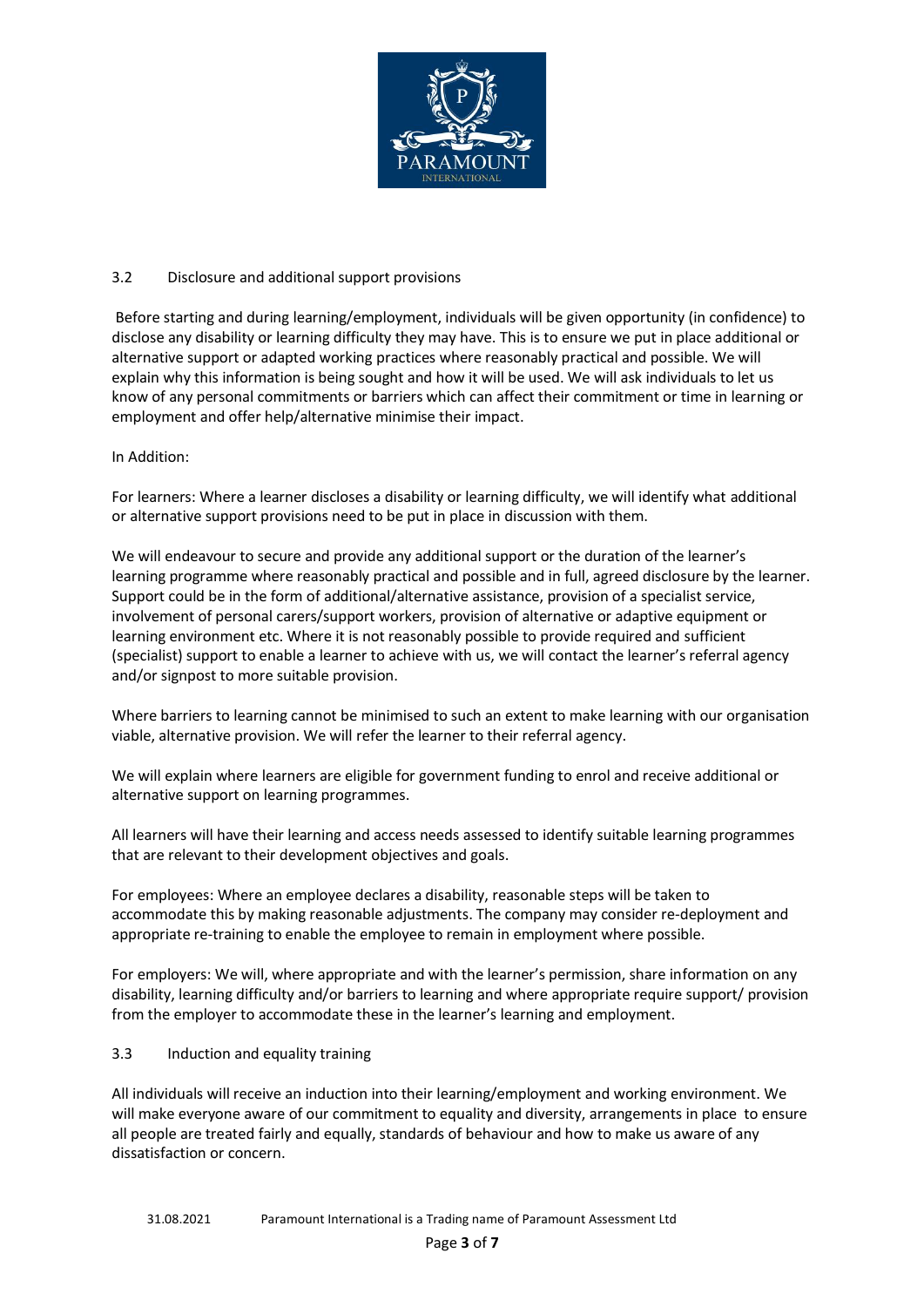

In Addition:

For learners: During learning, we will remind learners of arrangements in place to ensure equality of opportunity and to promote diversity, give regular opportunity to disclose any disability or learning difficulty or adjust additional support provisions and support them to develop their awareness of equality, diversity and inclusivity.

For employees: All new employees are required to complete mandatory equality and diversity e‐learning modules.

All staff will be required to refresh their knowledge by completing the e‐learning and familiarising themselves with any supportive equality guidance. An additional e‐learning module will need to be completed by employees with people management responsibilities.

For employers: We expect employers to provide staff induction, training and information on equality and diversity arrangements in place within their organisation and what to do should a staff member wishes to make a complaint.

## 3.4 Learning and working environment

We are committed to creating open and conducive learning and working environments where everyone has the right to be treated with dignity and respect. We are opposed to and will not tolerate any form of bullying, harassment or unacceptable behaviour where this makes an individual feel intimidated or offended. We will ensure all individuals have clear routes to report incidents and/or concerns and for these to be managed fairly and fully.

We will strive to ensure all individuals feel comfortable to express their views, experiences and perceptions but in a respectful and non‐discriminatory manner. Any form of prejudice, discrimination and/or stereotypical attitudes will be equality and diversity practice challenged and supported by training.

We will ensure that all our learning materials and public and internal communications reflect the diverse society in which we live and enable individual access to working or learning with us.

## In Addition:

For learners: We have a separate Bullying, Harassment and Disciplinary Policy for learners which sets out types of behaviour which is unacceptable and procedures which will be followed to respond to complaints.

Where learners are following work‐based training in employers, they will also be subject to their employer's disciplinary procedure(s).

For employees: We have a separate Bullying and Harassment Policy for employees which explains how issues of bullying and harassment and complaints of this type will be dealt with.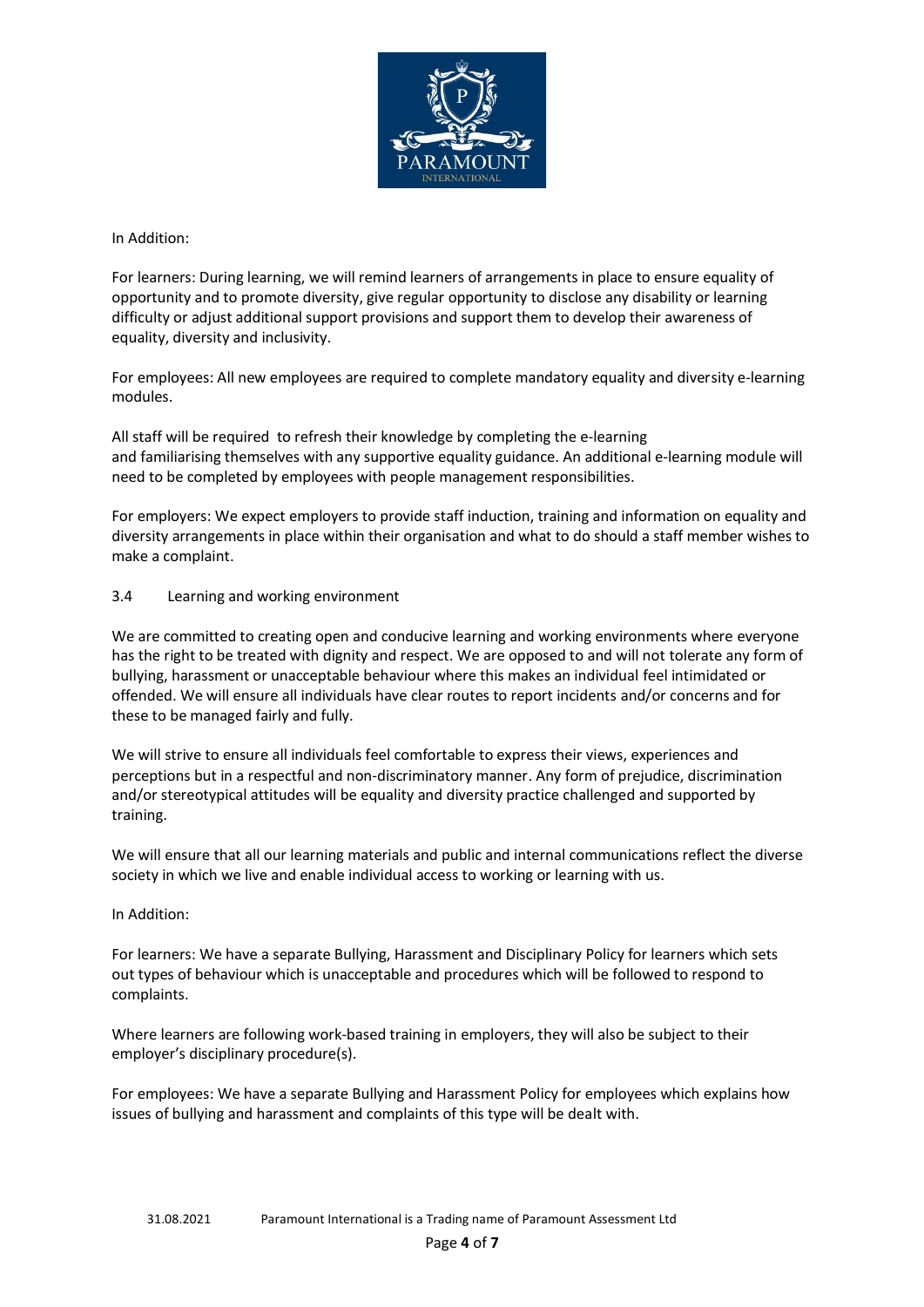

For employers: We expect employers to have in place and to communicate procedures that deal with staff bullying, harassment, unacceptable behaviour and disciplinary.

# 3.5 Monitoring of learner participation, performance and satisfaction

All individuals will be asked to provide personal information on starting learning or working on their age, gender, ethnicity, disability and learning difficulty. This information is used for monitoring purposes only and will remain confidential to our organisation and (where relevant) funding agencies. If individuals so wish, they may decline to provide this information.

All individuals will be encouraged to give their feedback on their experience of learning or working with our organisation and these improvements.

## In Addition:

For learners: Where appropriate, we will set Company Equality and Diversity Impact Measures

For employees: We will encourage employee promotion but this will only take place as a result of objective assessment based on the specific abilities, skills and knowledge required for the post. We will exercise equal access to promotion and opportunities will be advertised on the basis that they are accessible to all employees including applicable) and those that are office based.

There may be situations where some specialist posts are only suitable for people with particular skills but consideration must still be given to all employees and a fair selection process adopted as some employees may have skills of which the company are unaware, to maintain a skills competency matrix and CPD logs.

For employers: We will encourage employers to measure the participation, performance and satisfaction of their staff and support us in developmental work to promote and address under‐ representation.

#### 4. Responsibilities

We will:

- 1. Provide learning and working environments that respect difference and protects the diversity of those working within them.
- 2. Raise individual awareness of the importance of equality and diversity and good relations between people of different groups.
- 3. Develop the awareness and skills of individuals to promote fairness, inclusivity and good relations.
- 4. In still in everyone high expectations of achievement and progression and value positively the achievements they have made.
- 5. Ensure that everyone is enabled to achieve positive outcomes, whatever their background.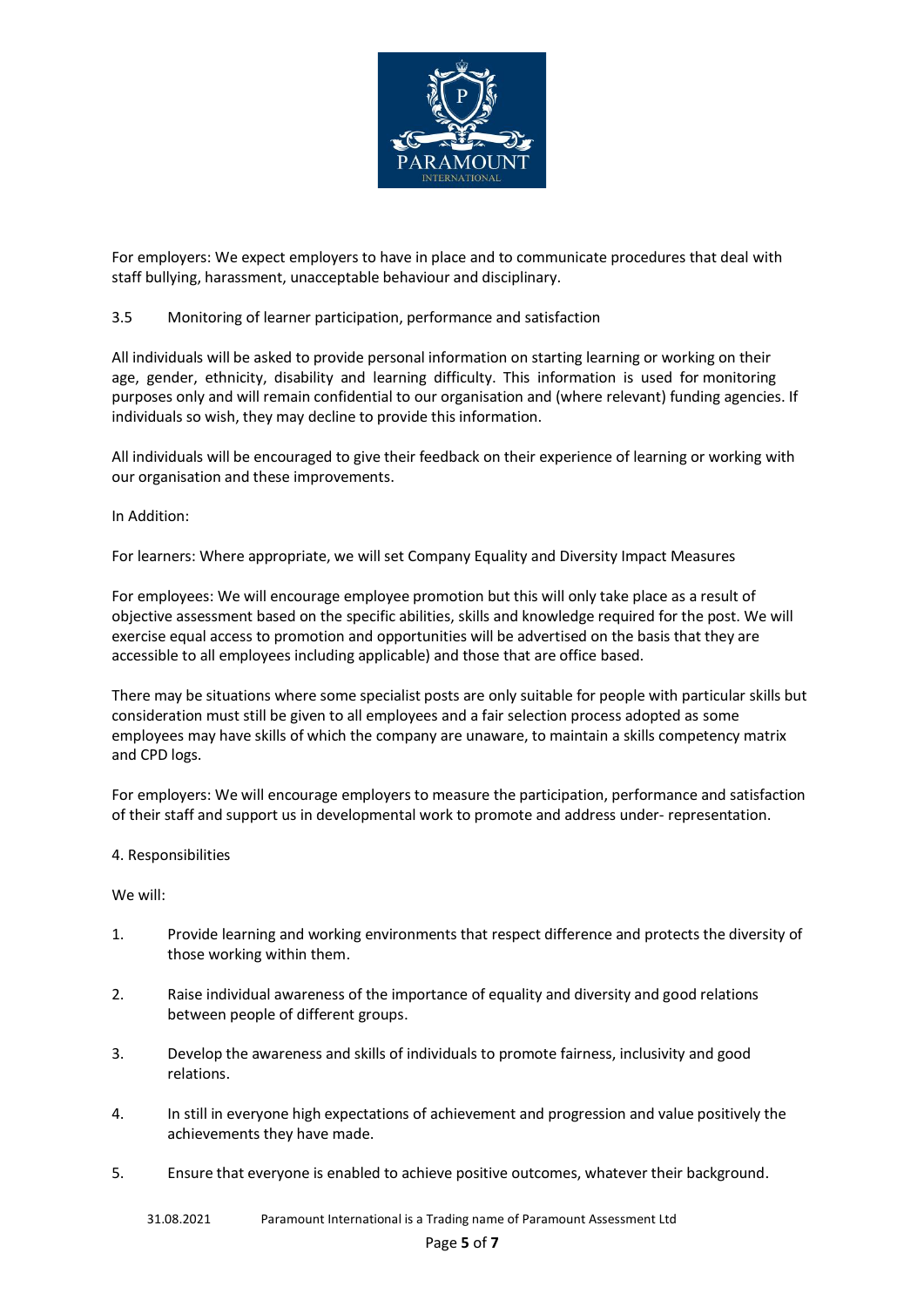

- 6. Ensure fair and equal access to learning and recruitment and take action to promote equality.
- 7. Make reasonable and practicable adjustments to enable individuals to participate in learning or work. Where this is not feasible, we will identify alternative options/solutions.
- 8. Consult with and involve individuals on their experience of learning and working organisation.
- 9. Embed equality impact evaluation into key business projects, critical policies and procedures and business improvement processes.
- 10. Create and maintain effective partnerships with employers, suppliers and partners and ensure that they support our commitment to equality and diversity.

We will require all individuals:

- 1. To communicate and behave with courtesy, kindness and respect and in policies and procedures.
- 2. To inform us if they have any additional needs or are experiencing difficulties in learning or working with us.
- 3. To value and respect individual differences and the contributions of others.
- 4. To maintain a safe and secure learning and working environment.
- 5. To take responsibility for their own actions, personal development and performance.
- 6. To work to achieve their personal best and allow others to do the same.
- 7. To let us know immediately if they are unhappy with any aspect of learning or working with our organisation or have witnessed anything of concern.

We will make all individuals aware of the steps to follow should they wish to raise a concern, grievance or make a complaint. We will aim to fully resolve any concerns or problems as quickly as possible and if we cannot resolve or put right straight away we will do.

For learners: The quickest and easiest way for a learner to raise a concern or make a complaint is to do so via their tutor, trainer, assessor or manager.

Where a learner is learning through one of our partner/signposting arrangements, this will initiate their own procedure first and the learner will be advised of who will take responsibility for resolving their concern or complaint and how long this should take.

Where a learner does not feel able to do this, the following options are available to all learners:

Call us on the helpline no: 0808 501 5246 which is open Monday – Friday 9am‐5pm or Contact us by email: complaints\_feedback@paramountint.com